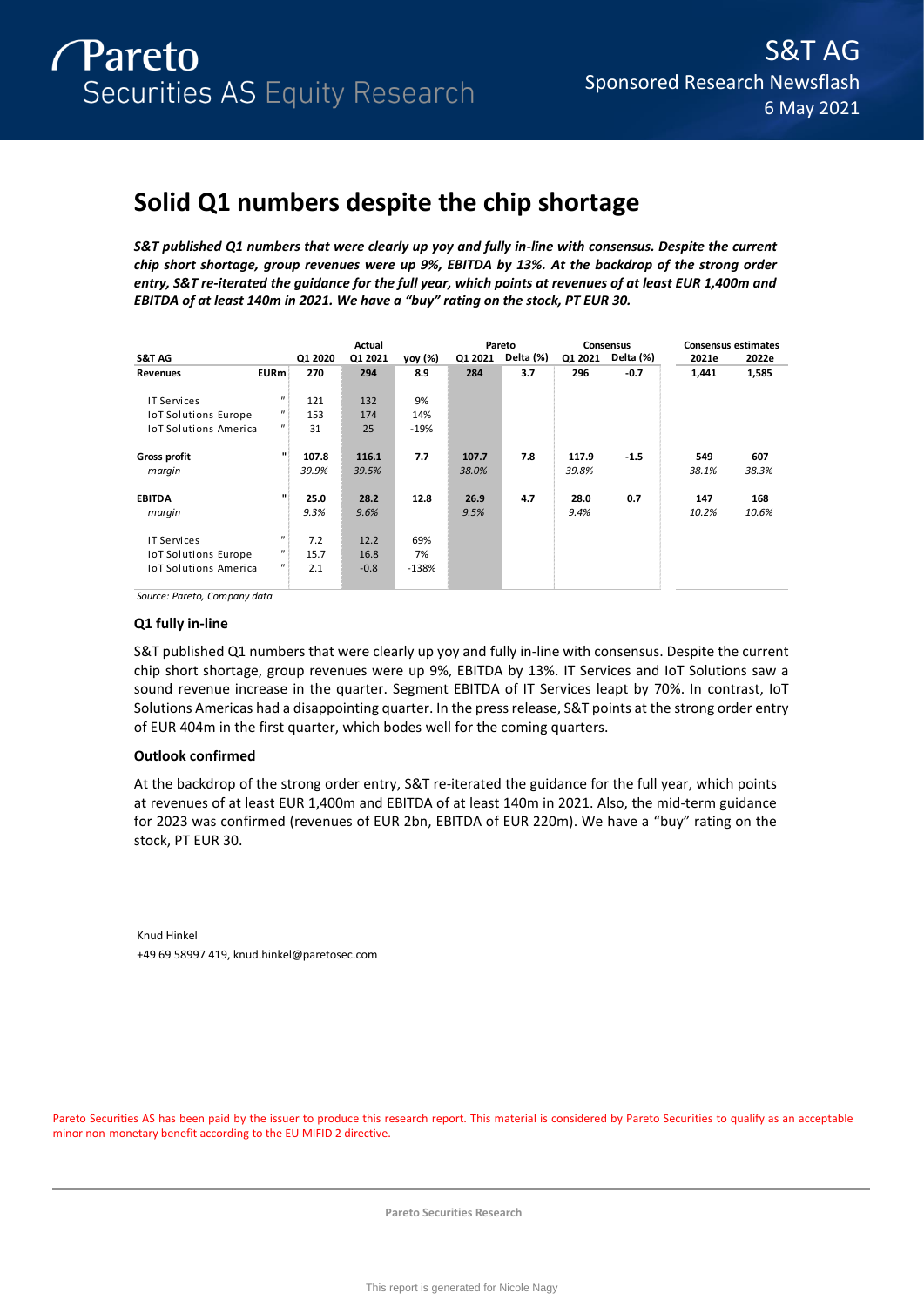# **Disclaimer and legal disclosures**

### **Origin of the publication or report**

This publication or report originates from Pareto Securities AS, reg. no. 956 632 374 (Norway), Pareto Securities AS, Frankfu rt branch, reg. no. DE 320 965 513 / HR B 109177 (Germany) or Pareto Securities AB, reg. no. 556206-8956 (Sweden) (together the Group Companies or the "Pareto Securities Group") acting through their common unit Pareto Securities Research. The Group Companies are<br>supervised by the Financial

# **Content of the publication or report**

This publication or report has been prepared solely by Pareto Securities Research.

Opinions or suggestions from Pareto Securities Research may deviate from recommendations or opinions presented by other departments or companies in the Pareto Securities Group. The reason may typically be the result of differing time horizons, methodologies, contexts or other factors.

#### **Sponsored research**

Please note that if this report is labelled as "sponsored research" on the front page, Pareto Securities has entered into an agreement with the company about the preparation of research reports and<br>receives compensation fr research is however commissioned for and paid by the company and such material is considered by Pareto Securities to qualify as an acceptable minor non-monetary benefit according to the EU MiFID II Directive.

#### **Basis and methods for assessment**

Opinions and price targets are based on one or more methods of valuation, for instance cash flow analysis, use of multiples, behavioral technical analyses of underlying market movements in combination with considerations of the market situation and the time horizon. Key assumptions of forecasts, price targets and projections in research cited or reproduced appear in the research material from the named sources. The date of publication appears from the research material cited or reproduced. Opinions and estimates may be updated in subsequent versions of the publication or report, provided that the relevant company/issuer is treated anew in such later versions of the publication or report.

Pareto Securities Research may provide credit research with more specific price targets based on different valuation methods, including the analysis of key credit ratios and other factors describing the securities creditworthiness, peer group analysis of securities with similar creditworthiness and different DCF-valuations. All descriptions of loan agreement structures and loan agreement features are obtained from sources which Pareto Securities Research believes to be reliable, but Pareto Securities Research does not represent or warrant their accuracy. Be aware that investors should go through the specific complete loan agreement before investing in any bonds and not base an investment decision based solely on information contained in this publication or report.

Pareto Securities Research has no fixed schedule for updating publications or reports.

Unless otherwise stated on the first page, the publication or report has not been reviewed by the issuer before dissemination. In instances where all or part of a report is presented to the issuer prior to publication, the purpose is to ensure that facts are correct.

# **Validity of the publication or report**

All opinions and estimates in this publication or report are, regardless of source, given in good faith and may only be valid as of the stated date of this publication or report and are subject to change without notice.

#### **No individual investment or tax advice**

The publication or report is intended only to provide general and preliminary information to investors and shall not be construed as the basis for any investment decision. This publication or report has<br>been prepared by Pa recommendation of particular financial instruments or strategies and thus it does not provide individually tailored investmen t advice, and does not take into account the individual investor's particular financial situation, existing holdings or liabilities, investment knowledge and experience, investment objective and horizon or risk profile and preferences. The investor must particularly ensure the suitability of an investment as regards his/her financial and fiscal situation and investment objectives. The investor bears the risk of losses in connection with an investment.

Before acting on any information in this publication or report, we recommend consulting your financial advisor.

The information contained in this publication or report does not constitute advice on the tax consequences of making any particular investment decision. Each investor shall make his/her own appraisal of the tax and other financial merits of his/her investment.

#### **Sources**

This publication or report may be based on or contain information, such as opinions, recommendations, estimates, price targets and valuations which emanate from Pareto Securities Research' analysts or representatives, publicly available information, information from other units or companies in the Group Companies, or other named sources.

To the extent this publication or report is based on or contains information emanating from other sources ("Other Sources") than Pareto Securities Research ("External Information"), Pareto Securities Research has deemed the Other Sources to be reliable but neither the companies in the Pareto Securities Group, others associated or affiliated with said companies nor any other person, guarantee the accuracy, adequacy or completeness of the External Information.

#### **Ratings**

| Equity ratings: | "Buy"  | Pareto Securities Research expects this financial instrument's total return to exceed 10% over the next 12 months                   |
|-----------------|--------|-------------------------------------------------------------------------------------------------------------------------------------|
|                 | "Hold" | Pareto Securities Research expects this financial instrument's total return to be between -10% and 10% over the next 12 months      |
|                 | "Sell" | Pareto Securities Research expects this financial instrument's total return to be negative by more than 10% over the next 12 months |

**Analysts Certification**<br>The research analystis) whose name(s) appear on research reports prepared by Pareto Securities Research certify that: (i) all of the views expressed in the research report accurately reflect their "Hold"<br>"Sell" Pareto Securities Research expects this financial instrument's total return to be between -10% and 10% over the next 12 months<br>"Sell" Pareto Securities Research expects this financial instrument's total retur research analysts in research reports that are prepared by Pareto Securities Research.

The research analysts whose names appears on research reports prepared by Pareto Securities Research received compensation that is based upon various factors including Pareto Securities' total revenues, a portion of which are generated by Pareto Securities' investment banking activities.

#### **Limitation of liability**

Pareto Securities Group or other associated and affiliated companies assume no liability as regards to any investment, divestment or retention decision taken by the investor on the basis of this publication or report. In no event will entities of the Pareto Securities Group or other associated and affiliated companies be liable for direct, indirect or incidental, special or consequential damages resulting from the information in this publication or report.

Neither the information nor any opinion which may be expressed herein constitutes a solicitation by Pareto Securities Research of purchase or sale of any securities nor does it constitute a solicitation to any person in any jurisdiction where solicitation would be unlawful. All information contained in this research report has been compiled from sources believed to be reliable. However, no representation or warranty, express or implied, is made with respect to the completeness or accuracy of its contents, and it is not to be relied upon as authoritative.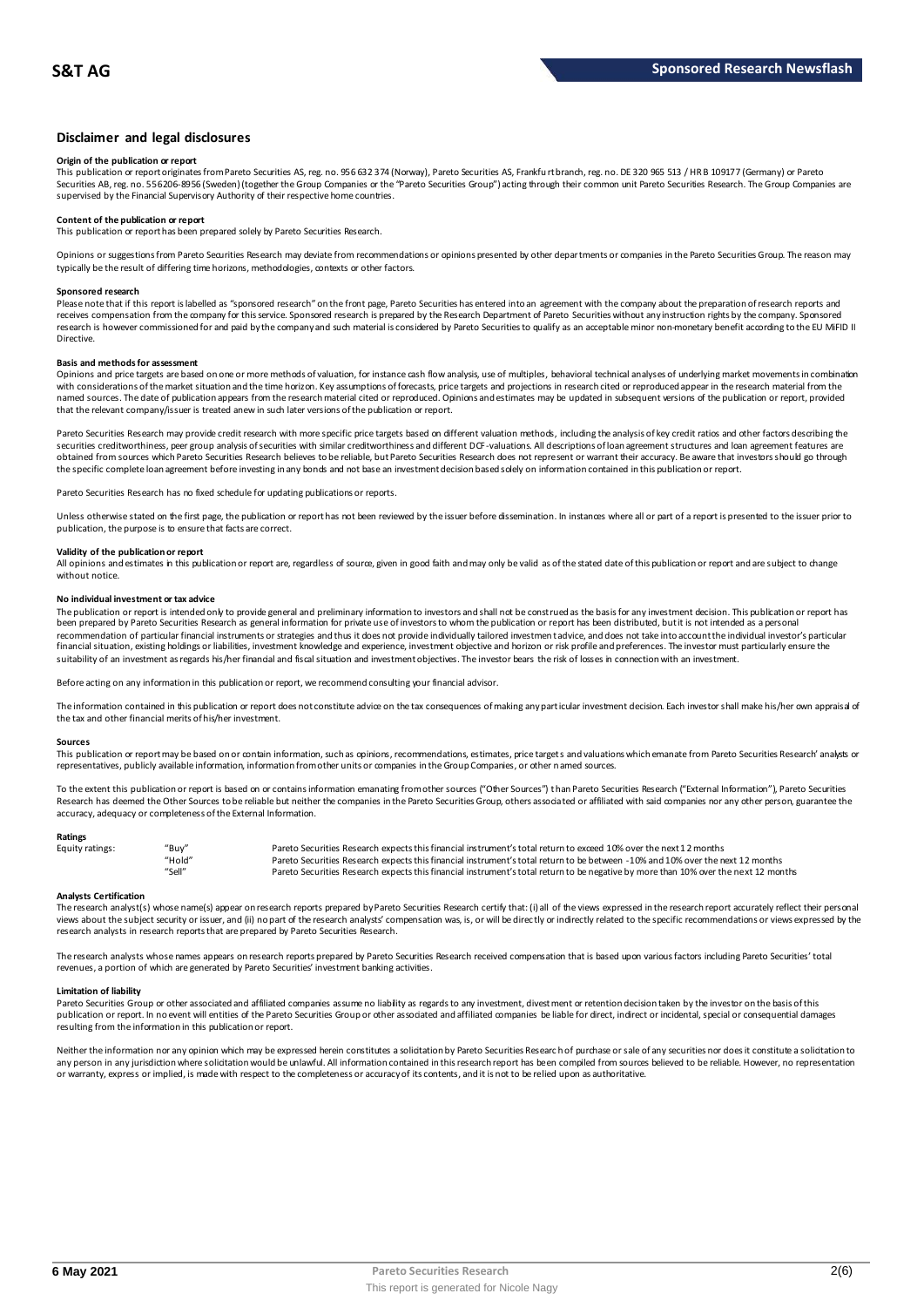#### **Risk information**

The risk of investing in certain financial instruments, including those mentioned in this document, is generally high, as their market value is exposed to a lot of different factors such as the operational and financial conditions of the relevant company, growth prospects, change in interest rates, the economic and political environment, foreign exchange rates, shifts in market sentiments etc. Where an investment or security is denominated in a different currency to the investor's currency of reference, changes in rates of exchange may have an adverse effect on the value, price or income of or from that investment to the investor. Past performance is not a guide to future performance. Estimates of future performance are based on assumptions that may not be realized. When investing in individual shares, the investor may lose all or part of the investments.

#### **Conflicts of interest**

Companies in the Pareto Securities Group, affiliates or staff of companies in the Pareto Securities Group, may perform services for, solicit business from, make a market in, hold long or short positions in, or otherwise be interested in the investments (including derivatives) of any company mentioned in the publication or report.<br>In addition Pareto Securities Group, or affiliates, may from time to time have a broking, advisory o

acting as that company's official or sponsoring broker and providing investment banking or other financial services. It is the policy of Pareto to seek to act as corporate adviser or broker to some of the companies which are covered by Pareto Securities Research. Accordingly companies covered in any Research may be the subject o f marketing initiatives by the Investment Banking Department.

To limit possible conflicts of interest and counter the abuse of inside knowledge, the analysts of Pareto Securities Research are subject to internal rules on sound ethical conduct, the management of inside information, handling of unpublished research material, contact with other units of the Group Companies and personal account dealing. The internal rules have been prepared in accordance with applicable legislation and relevant industry standards. The object of the internal rules is for example to ensure that no analyst will abuse or cause others to abuse confidential information. It is the policy of Pareto Securities Research that no link exists between revenues from capital markets activities and individual analyst remuneration. The Group Companies are members of national stockbrokers' associations in each of the countries in which the Group Companies have their head offices. Internal rules have been developed in accordance with recommendations issued by the stockbrokers associations. This material has been prepared following the Pareto Securities Conflict of Interest Policy.

The guidelines in the policy indude rules and measures aimed at achieving a sufficient degree of independence between various departments, business areas and sub-business areas within the Pareto Securities Group in order to, as far as possible, avoid conflicts of interest from arising between such departments, business areas and sub-business areas as well as their customers. One purpose of such measures is to restrict the flow of information between certain business areas and sub-business areas within the Pareto Securities Group, where conflicts of interest may arise and to safeguard the inpartialness of the empl The guidelines in the policy indude rules and measures aimed at achieving a sufficient degree of independence between various departments, business areas and sub-business areas within the Pareto<br>Securities Group in order t Pareto Securities Group rules concerning contacts with covered companies and rules concerning personal account trading carried out by analysts.

#### **Distribution restriction**

The securities referred to in this publication or report may not be eligible for sale in some jurisdictions and persons into whose possession this document comes should inform themselves about and observe Pareto Securities Group rules concerning contacts with covered companies and rules concerning personal account trading carried out by analysts.<br>Distribution restriction<br>The securities referred to in this publication or rep Authority (FCA).

This research is only intended for and may only be distributed to institutional investors in the United States and U.S entities seeking more information about any of the issuers or securities discussed in this report should contact Pareto Securities Inc. at 150 East 52nd Street, New York, NY 10022, Tel. 212 829 4200.

Pareto Securities Inc. is a broker-dealer registered with the U.S. Securities and Exchange Commission and is a member of FINRA & SPC. U.S. To the extent required by applicable U.S. laws and regulations, Pareto Securities Inc. accepts responsibility for the contents of this publication. Investment products provided by or through Pareto Securities Inc. or Pareto Securities Research are not FDIC insured, may lose<br>value and a sale or subscription, nor shall it or any part of it form the basis of or be relied on in connection with any contract or commitment whatsoever. The securities of non-U.S. issuers may not be registered with or subject to SEC reporting and other requirements. The information available about non-U.S. companies may be limited, and non-U.S. companies are generally not subject to the same unifom auditing and<br>reporting standards as U some non-U.S. companies may not be as liquid as securities of comparable U.S. companies. Fluctuations in the values of national currencies, as well as the potential for governmental restrictions on currency movements, can significantly erode principal and investment returns.

Pareto Securities Research may have material conflicts of interest related to the production or distribution of this research report which, with regard to Pareto Securities Research, are disclosed herein.

#### **Distribution in Singapore**

Pareto Securities Pte Ltd holds a Capital Markets Services License is an exempt financial advisor under Financial Advisers Ac t, Chapter 110 ("FAA") of Singapore and a subsidiary of Pareto Securities AS.

This report is directed solely to persons who qualify as "accredited investors", "expert investors" and "institutional investors" as defined in section 4A(1) Securities and Futures Act, Chapter 289 ("SFA") **Distribution in Singapore**<br>Pareto Securities Pte Ltd holds a Capital Markets Services License is an exempt financial advisor under Financial Advisers Act, Chapter 110 ("FAA") of Singapore and a subsidiary of Pareto Securi person. You should seek advice from a financial adviser regarding the suitability of any product referred to in this report, taking into account your specific financial objectives, financial situation or particular needs before making a commitment to purchase any such product. Please contact Pareto Securities Pte Ltd, 16 Collyer Quay, # 2 7-02 Income at Raffles, Singapore 049318, at +65 6408 9800 in matters arising<br>from, or in connec needs before making a commitment to purchase any such product. Please contact Pareto Securities Pte Ltd, 16 Collyer Quay, #2 7-02 Income at Raffles, Singapore 049318, at +65 6408 9800 in matters arisin<br>from, or in connecti

#### **Additional provisions on Recommendations distributed in the Canada**

That may be described herein. This research report are advised that this research report is not, and under no circumstances is it to be construed as an offer to sell or a solicitation of or an offer to buy any securities<br>t securities. No securities commission or similar regulatory authority in Canada has reviewed or in any way passed upon this research report or the merits of any securities described or discussed herein and any representation to the contrary is an offence. Any securities described or discussed within this research report may only be distributed in Canada in accordance with applicable provincial and territorial securities laws. Any offer or sale in Canada of the securities described or discussed herein will be made only under an exemption from the requirements to file a prospectus with the relevant Canadian securities regulators and only bya dealer properly registered under applicable securities laws or, alternatively, pursuant to an exemption from the dealer registration requirement in the relevant province or<br>territory of C construed as being tailored to the needs of the recipient. Canadian recipients are advised that Pareto Securities AS, its affiliates and its authorized agents are not responsible for, nor do they accept, any liability whatsoever for any direct or consequential loss arising from any use of this research report or the information contained herein.

#### **Distribution in United Kingdom**

This publication is issued for the benefit of persons who qualify as eligible counterparties or professional dients and should be made available only to such persons and is exempt from the restriction on financial promotion in s21 of the Financial Services and Markets Act 2000 in reliance on provision in the FPO.

#### **Copyright**

This publication or report may not be mechanically duplicated, photocopied or otherwise reproduced, in full or in part, under applicable copyright laws. Any infringement of Pareto Securities Research´s copyright can be pursued legally whereby the infringer will be held liable for any and all losses and expenses incurred by the infringement.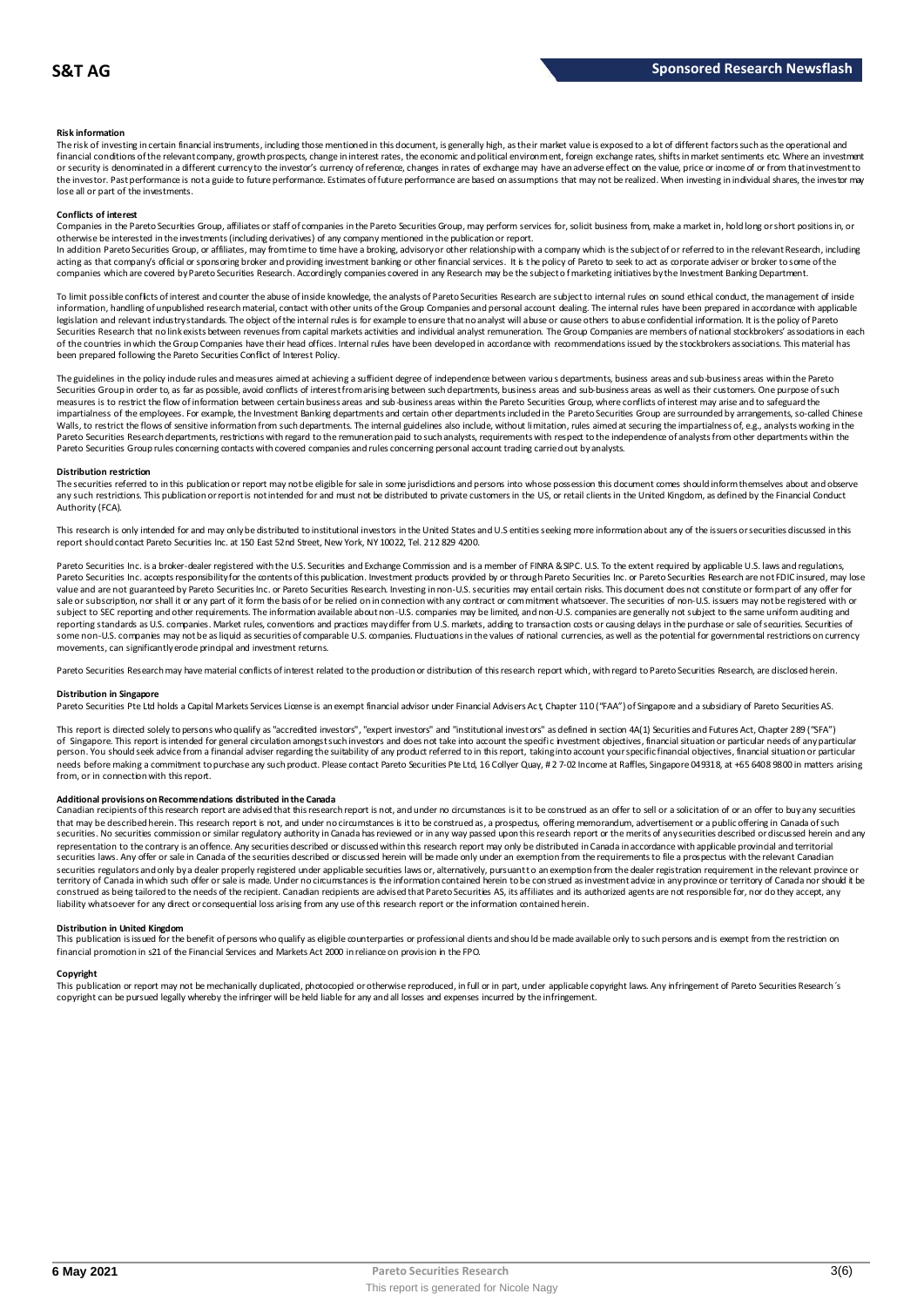# **Appendix A**

Disclosure requirements in accordance with Commission Delegated Regulation (EU) 2016/958 and the FINRA Rule 2241

| Companies                  | No. of shares Holdings in % |        | Companies                 | No. of shares Holdings in % |       |  |
|----------------------------|-----------------------------|--------|---------------------------|-----------------------------|-------|--|
| Bonheur ASA                | 241.145                     | 0.57%  | SpareBank 1SMN            | 1.875.442                   | 1.44% |  |
| DOF ASA                    | 2.366.346                   | 0.77%  | SpareBank 1SR-Bank ASA    | 1.849.852                   | 0.72% |  |
| <b>Helgeland Sparebank</b> | 2,015,935                   | 9.66%  | SpareBank 1Østfold Akersl | 1,139,560                   | 9.20% |  |
| Pareto Bank ASA            | 16.235.486                  | 23.24% | SpareBank 1Østlandet      | 3,825,292                   | 3.57% |  |
| Polaris Media ASA          | 292.380                     | 0.60%  | Sparebanken Møre          | 305.239                     | 3.09% |  |
| Quantafuel                 | 1,119,190                   | 0.81%  | Sparebanken Sør           | 433.744                     | 2.77% |  |
| Selvaag Bolig ASA          | 2,893,099                   | 3.09%  | Sparebanken Vest          | 6,803,873                   | 6.34% |  |
| SpareBank 1BV              | 1.621.940                   | 2.57%  | <b>Totens Sparebank</b>   | 78.246                      | 1.28% |  |
| SpareBank 1Nord-Norge      | 4.123.817                   | 4.11%  | Zenterio AB               | 663.468                     | 0.74% |  |
|                            |                             |        |                           |                             |       |  |

Pareto Securities AS may hold financial instruments in companies where a recommendation has been produced or distributed by Pareto Securities AS in connection with rendering investment services, including Market Making.

| naterial interest" means holdings exceeding a value of NOK 50 000. |             |           |                          |             |          | lease find below an overview of material interests in shares held by employees in Pareto Securities AS, in companies where a ecommendation has been produced or distributed by Pareto Securities AS. "By |             |           |
|--------------------------------------------------------------------|-------------|-----------|--------------------------|-------------|----------|----------------------------------------------------------------------------------------------------------------------------------------------------------------------------------------------------------|-------------|-----------|
|                                                                    | Analyst     | Total     |                          | Analyst     | Total    |                                                                                                                                                                                                          | Analyst     | Total     |
| Company                                                            | holdings*   | holdings  | Company                  | holdings*   | holdings | Company                                                                                                                                                                                                  | holdings*   | holdings  |
| AF Gruppen                                                         | $\mathbf 0$ | 1,675     | Fjordkraft Holding       | $\mathbf 0$ | 12,855   | Panoro Energy                                                                                                                                                                                            | $\mathbf 0$ | 25,304    |
| Aker ASA                                                           | 500         | 2,359     | Frontline                | $\mathbf 0$ | 82,308   | Pareto Bank                                                                                                                                                                                              | $\mathbf 0$ | 2,412,276 |
| Aker BP                                                            | $\mathbf 0$ | 25,324    | Gjensidige Forsikring    | $\mathbf 0$ | 7,548    | Pexip Holding                                                                                                                                                                                            | $\mathbf 0$ | 46,683    |
| Aker Carbon Capture                                                | $\mathbf 0$ | 190,368   | Golden Ocean Group       | $\mathbf 0$ | 1,433    | <b>PGS</b>                                                                                                                                                                                               | $\mathbf 0$ | 11,676    |
| Aker Horizons                                                      | $\mathbf 0$ | 2,082     | Grieg Seafood            | $\mathbf 0$ | 12,523   | <b>Protector Forsikring</b>                                                                                                                                                                              | 0           | 12,000    |
| Aker Offshore Wind                                                 | $\mathbf 0$ | 168,028   | Hafnia Limited           | 0           | 16,300   | Quant af uel                                                                                                                                                                                             | $\mathsf 0$ | 1,119,887 |
| American Shipping Company                                          | 0           | 13,300    | Huddly                   | $\mathbf 0$ | 884,242  | <b>REC Silicon</b>                                                                                                                                                                                       | 0           | 35,551    |
| Aprila Bank ASA                                                    | $\mathbf 0$ | 22,675    | Hunter Group ASA         | $\mathbf 0$ | 308,500  | SalM ar                                                                                                                                                                                                  | $\mathsf 0$ | 105       |
| Archer                                                             | $\mathbf 0$ | 30.170    | HydrogenPro              | $\mathbf 0$ | 37,151   | Sandnes Sparebank                                                                                                                                                                                        | $\mathbf 0$ | 126,013   |
| Atlantic Sapphire                                                  | $\mathbf 0$ | 13,610    | Ice Group ASA            | $\mathbf 0$ | 200,000  | Scatec Solar                                                                                                                                                                                             | $\mathbf 0$ | 20,284    |
| Austevoll Seafood                                                  | $\mathbf 0$ | 29,235    | Kitron                   | $\mathbf 0$ | 6,986    | Selvaag Bolig                                                                                                                                                                                            | $\mathbf 0$ | 51,900    |
| A vance Gas                                                        | $\mathbf 0$ | 3.362     | Komplett Bank            | $\mathbf 0$ | 99,300   | Skitude                                                                                                                                                                                                  | $\mathbf 0$ | 12,695    |
| <b>B2Holding AS</b>                                                | $\Omega$    | 14,075    | Kongsberg Gruppen        | $\mathbf 0$ | 35,431   | SpareBank 1 Nord-Norge                                                                                                                                                                                   | $\mathbf 0$ | 3,350     |
| <b>BASF</b>                                                        | 270         | 270       | <b>KWS</b>               | 75          | 75       | SpareBank 1 SMN                                                                                                                                                                                          | $\mathbf 0$ | 12,740    |
| Bonheur                                                            | $\mathbf 0$ | 32,275    | Lerøy Seafood Group      | $\mathbf 0$ | 42,352   | SpareBank 1 SR-Bank                                                                                                                                                                                      | $\mathbf 0$ | 8,413     |
| Borregaard ASA                                                     | $\mathbf 0$ | 650       | M ercell                 | $\Omega$    | 23,038   | Sparebank 1Østfold Akershus                                                                                                                                                                              | $\mathbf 0$ | 1.252     |
| Bouvet                                                             | $\mathbf 0$ | 294       | M owi                    | 0           | 4,614    | SpareBank 1Østlandet                                                                                                                                                                                     | $\mathbf 0$ | 8,621     |
| <b>BRABank</b>                                                     | $\mathbf 0$ | 74,607    | M PC Container Ships     | 0           | 44,624   | Sparebanken Sør                                                                                                                                                                                          | 0           | 16,435    |
| <b>BW</b> Energy                                                   | $\mathbf 0$ | 56,125    | Nordic Semiconductor     | $\mathbf 0$ | 5,406    | Sparebanken Vest                                                                                                                                                                                         | $\mathbf 0$ | 15,535    |
| <b>BW Offshore</b>                                                 | $\mathbf 0$ | 16,076    | Noreco                   | $\mathbf 0$ | 790      | Sparebanken Øst                                                                                                                                                                                          | $\mathbf 0$ | 1,500     |
| Cloudberry Clean Energy                                            | $\mathbf 0$ | 50,000    | Norsk Hydro              | $\mathbf 0$ | 107.219  | Stolt-Nielsen                                                                                                                                                                                            | $\mathbf 0$ | 1,817     |
| <b>DNB</b>                                                         | $\mathbf 0$ | 30,055    | Norske Skog              | $\mathbf 0$ | 98,225   | Storebrand                                                                                                                                                                                               | $\mathbf 0$ | 24,732    |
| <b>DNO</b>                                                         | $\mathbf 0$ | 151,978   | Norwegian Finans Holding | $\pmb{0}$   | 3,210    | Subsea 7                                                                                                                                                                                                 | $\mathbf 0$ | 9,226     |
| <b>DOF</b>                                                         | $\mathbf 0$ | 2,366,346 | <b>NTS</b>               | $\mathbf 0$ | 2,272    | Telenor                                                                                                                                                                                                  | $\mathbf 0$ | 7,584     |
| Elkem                                                              | $\mathbf 0$ | 35,426    | Ocean Yield              | $\mathbf 0$ | 99,370   | <b>VOW</b>                                                                                                                                                                                               | $\mathsf 0$ | 7,081     |
| Entra                                                              | $\mathbf 0$ | 10,477    | OHT                      | $\mathbf 0$ | 6,650    | Wallenius Wilhelmsen                                                                                                                                                                                     | $\mathbf 0$ | 62,550    |
| Equinor                                                            | $\mathbf 0$ | 2,738     | Okeanis Eco Tankers      | 0           | 22,000   | <b>XXL</b>                                                                                                                                                                                               | 0           | 17,423    |
| Europris                                                           | $\mathbf 0$ | 11.621    | Orkla                    | $\mathbf 0$ | 19,552   | Yara                                                                                                                                                                                                     | $\mathbf 0$ | 14,788    |

This overview is updated monthly (last updated 30.04.2021). \*Analyst holdings ref ers t o posit ions held by t he Paret o Securit ies AS analyst covering t he company.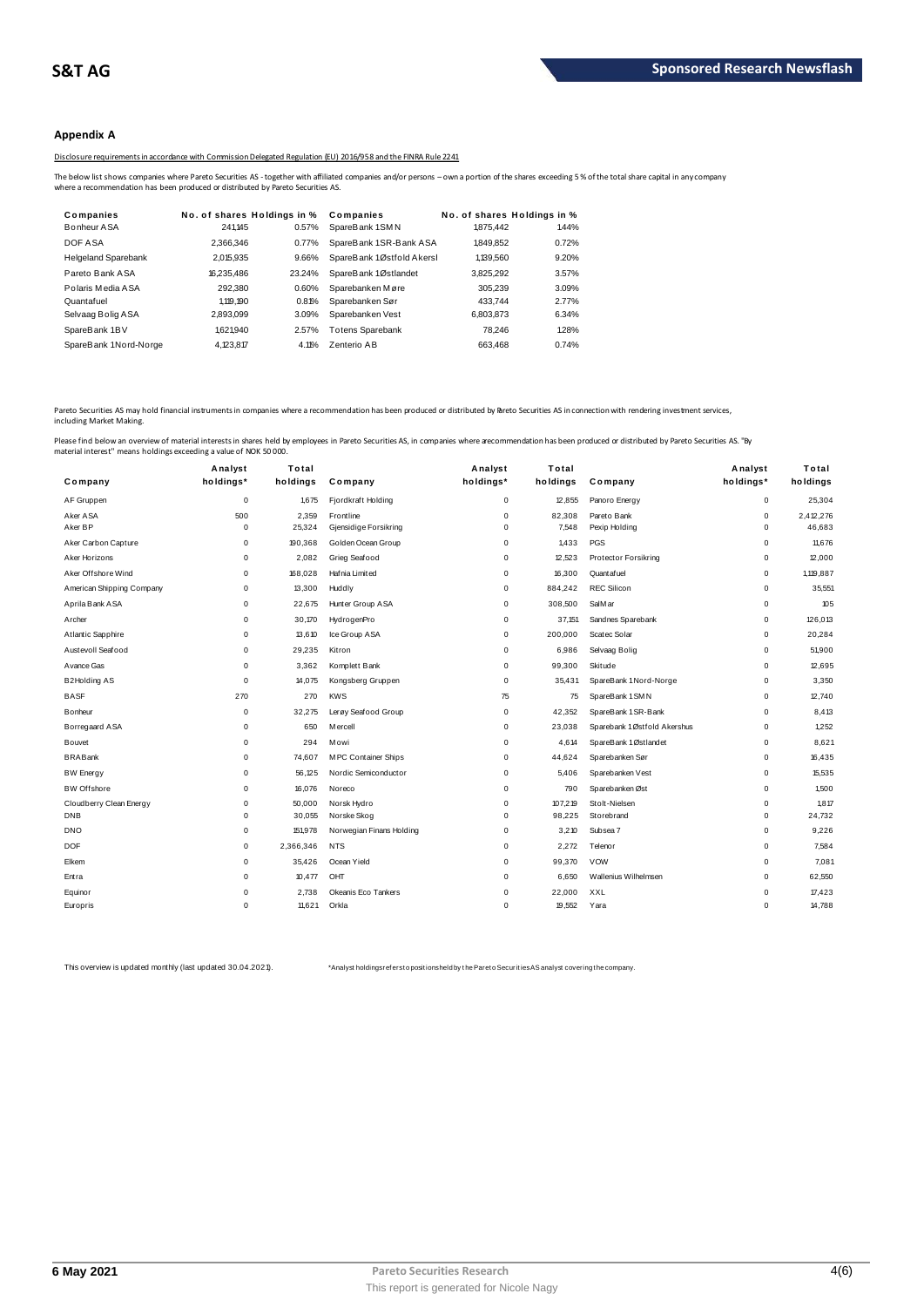# **Appendix B**

Disclosure requirements in accordance with Article 6(1)(c)(iii) of Commission Delegated Regulation (EU) 2016/958

Overview over issuers of financial instruments where Pareto Securities AS have prepared or distributed investment recommendation, where Paret Securities AS have been lead manager/co-lead manager or have rendered publidy known not immaterial investment recommendation, where Pa becurities AS have been lead manager/co-lead manager or have rendered publidy known not

| 24SevenOffice Scandinavia              | CRC Holding B.V. ("Pryme")       | Klaveness Combination Carriers ASA Quant af uel |                              |
|----------------------------------------|----------------------------------|-------------------------------------------------|------------------------------|
| 2G Energy                              | Digiplex                         | KLP                                             | REC Silicon                  |
| Acconer AB                             | DOF                              | Komplett Bank                                   | Saga Robotics                |
| Advanzia Bank S.A.                     | DOF Subsea AS                    | Kongsberg Automotive                            | Salmon Evolution             |
| Africa Energy Corp Corp                | EcoOnline AS                     | Kraft Bank                                      | Scorpio Bulkers              |
| Aker ASA                               | Element ASA                      | Maha Energy                                     | <b>Seafire AB</b>            |
| Aker Clean Hydrogen                    | <b>ELOP</b>                      | Meltwater                                       | SGL TransGroup International |
| Aker Horizons                          | Endur ASA                        | Mercell                                         | Siccar Point Energy          |
| AkershusEnergi                         | Energean Israel Finance Ltd.     | Mintra Group                                    | <b>Skitude</b>               |
| Akva Group                             | Fertiberia S.A.R.L.              | Modex AS                                        | Sparebanken Vest             |
| Alussa Energy Acquisition Corp (Freyr) | Fjordkraft Holding               | <b>MPC Container Ships</b>                      | Strandline Resources Limited |
| American Tanker, Inc.                  | <b>Flexistore AS</b>             | MutaresSE& Co. KGaA                             | Talos Energy Inc             |
| Aprila Bank ASA                        | Genel Energy                     | Müller Medien GmbH (United Vertica Tise AS      |                              |
| Arctic Fish                            | Gjensidige Forsikring            | Navigator HoldingsLtd.                          | Trønderenergi AS             |
| ArendalsFossekompani                   | Golden Ocean Group               | <b>Navios</b>                                   | Vow                          |
| Attensi AS                             | Goliath Offshore                 | Next BiometricsGroup                            | WatercirclesForsikring ASA   |
| <b>Belships</b>                        | Hafnia Ltd.                      | Nordic Halibut                                  | West Coast Salmon            |
| Biolnvent                              | <b>Heimdall Power</b>            | Norse Atlantic                                  | Wheel.me                     |
| Boreal Holding AS                      | HKN Energy Ltd                   | Norske Skog                                     | Ørn Software                 |
| Borr Drilling Limited                  | Hof seth BioCare                 | Norwegian Block Exchange                        |                              |
| Brooge Energy Limited                  | House of Control                 | Odfjell SE                                      |                              |
| Bulk Infrastructure Holding            | Huddly                           | OHT                                             |                              |
| BWEnergy                               | HydrogenPro                      | Panoro Energy                                   |                              |
| Central Nic Group PLC                  | Ice Group Scandinavia HoldingsAS | Pelagia Holding AS                              |                              |
| Cibus Nordic Real Estate               | Idavang A/S                      | PetroNor E&P                                    |                              |
| Circa Group                            | Instabank ASA                    | PetroTal                                        |                              |
| Cloudberry Clean Energy                | KaleraAS                         | Pexip Holding                                   |                              |
| CrayoNano AS                           | Keppel FELS Limited              | Proximar Seafood                                |                              |

This overview is updated monthly (this overview is for the period 31.03.2020 - 31.03.2021).

# **Appendix C**

Disclosure requirements in accordance with Article 6(3) of Commission Delegated Regulation (EU) 2016/958

| Distribution of recommendations |                |  |  |  |  |
|---------------------------------|----------------|--|--|--|--|
| Recommendation                  | % distribution |  |  |  |  |
| Buy                             | 68%            |  |  |  |  |
| Hold                            | 29%            |  |  |  |  |
| Sell                            | 3%             |  |  |  |  |

| Distribution of recommendations (transactions*) |                |  |  |  |
|-------------------------------------------------|----------------|--|--|--|
| Recommendation                                  | % distribution |  |  |  |
| Buy                                             | 95%            |  |  |  |
| Hold                                            | 5%             |  |  |  |
| Sell                                            | በ%             |  |  |  |

\* Companies under coverage with which Pareto Securities Group has on-going or completed public investment banking services in the

previous 12 months.

This overview is updated monthly (last updated 15.04.2021).